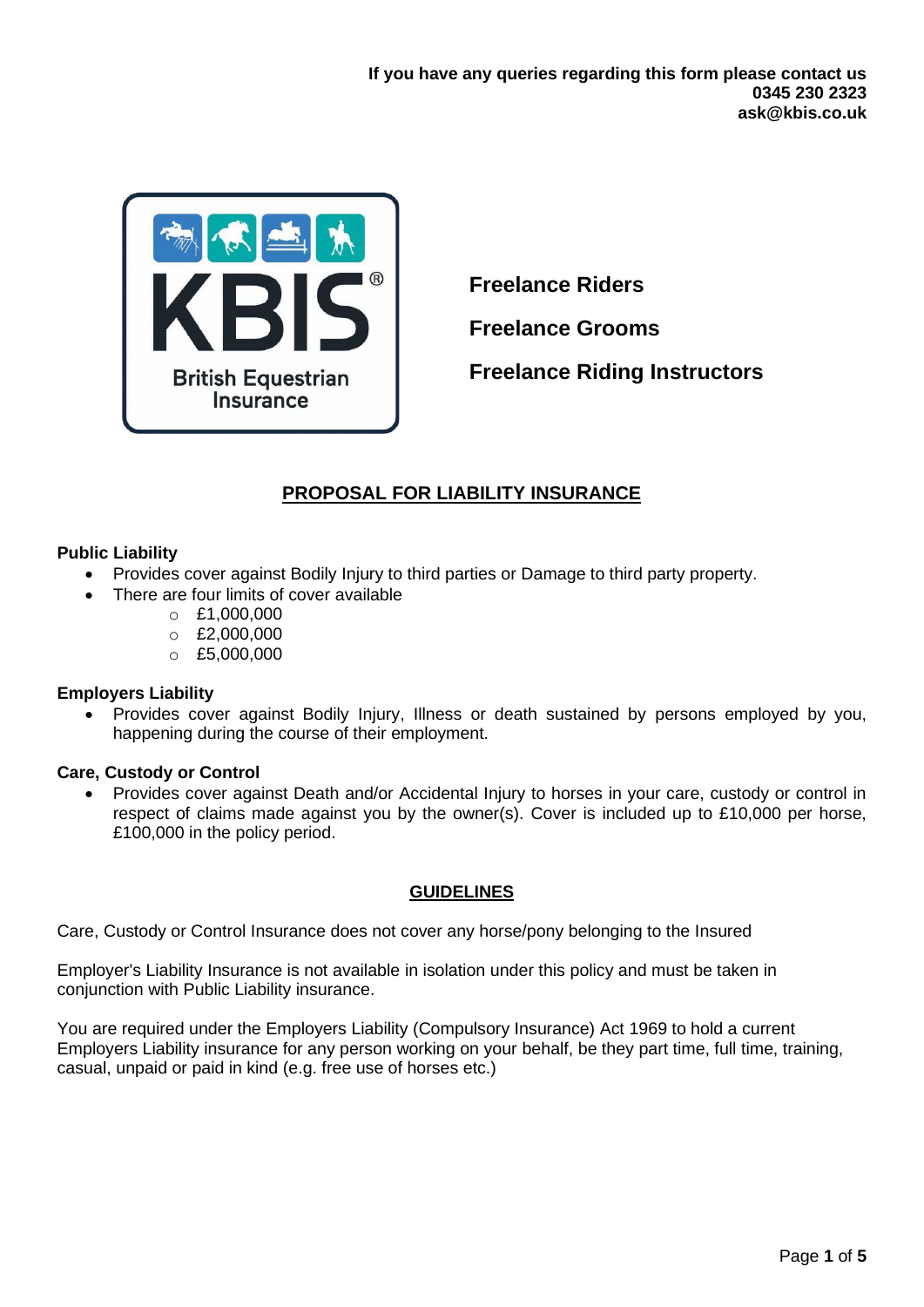# **PROPOSER'S DETAILS**

| Name of Proposer:                               |                                                                                                                                                                                                                                                                                                                                                                                                                                                                                                                                                                                                                                                                      |     |                  |  |
|-------------------------------------------------|----------------------------------------------------------------------------------------------------------------------------------------------------------------------------------------------------------------------------------------------------------------------------------------------------------------------------------------------------------------------------------------------------------------------------------------------------------------------------------------------------------------------------------------------------------------------------------------------------------------------------------------------------------------------|-----|------------------|--|
| Correspondence Address:                         |                                                                                                                                                                                                                                                                                                                                                                                                                                                                                                                                                                                                                                                                      |     |                  |  |
|                                                 |                                                                                                                                                                                                                                                                                                                                                                                                                                                                                                                                                                                                                                                                      |     |                  |  |
| Post Code                                       |                                                                                                                                                                                                                                                                                                                                                                                                                                                                                                                                                                                                                                                                      |     |                  |  |
| Contact Tel. Number                             |                                                                                                                                                                                                                                                                                                                                                                                                                                                                                                                                                                                                                                                                      |     |                  |  |
| Email                                           |                                                                                                                                                                                                                                                                                                                                                                                                                                                                                                                                                                                                                                                                      |     |                  |  |
| <b>Business Description:</b>                    |                                                                                                                                                                                                                                                                                                                                                                                                                                                                                                                                                                                                                                                                      |     |                  |  |
| Is your turn over (please tick as appropriate): |                                                                                                                                                                                                                                                                                                                                                                                                                                                                                                                                                                                                                                                                      |     |                  |  |
| Between £0 and £2,000,000                       | Between £2,000,000 and £6,500,000                                                                                                                                                                                                                                                                                                                                                                                                                                                                                                                                                                                                                                    |     | Above £6,500,000 |  |
| <b>KBIS Members Club</b>                        |                                                                                                                                                                                                                                                                                                                                                                                                                                                                                                                                                                                                                                                                      |     |                  |  |
|                                                 | We would like to offer you the opportunity to opt in to our KBIS Members Club which is free of charge and allows<br>members access to our latest competitions, offers and products along with useful information about horse care from<br>our in-house vet via our email newsletter. KBIS Members Club will only communicate with you by email with your<br>explicit consent and will not share your data with anyone else. If at a later date you do not want to receive our<br>newsletter you can opt out at any time. Further details including how to cancel your membership of the KBIS<br>Members Club are contained in our privacy policy and on our website. |     |                  |  |
| Would you like to join the KBIS Members Club?   |                                                                                                                                                                                                                                                                                                                                                                                                                                                                                                                                                                                                                                                                      | Yes | No               |  |
|                                                 | <b>GENERAL QUESTIONS</b>                                                                                                                                                                                                                                                                                                                                                                                                                                                                                                                                                                                                                                             |     |                  |  |
| 1. In connection with any liability insurance   | a) Have you or any partner in business with you had any proposal for<br>Insurance declined, renewal refused, cover terminated or special terms<br>and conditions imposed by any Insurer?                                                                                                                                                                                                                                                                                                                                                                                                                                                                             | Yes | No               |  |
|                                                 | b) Has any incident occurred over the past 5 years involving bodily injury<br>or damage to property, whether a claim was made or not?                                                                                                                                                                                                                                                                                                                                                                                                                                                                                                                                | Yes | No               |  |
| overleaf):                                      | If the answer to 2a) or 2b) above is "YES", please provide full details and dates below (further space                                                                                                                                                                                                                                                                                                                                                                                                                                                                                                                                                               |     |                  |  |
|                                                 |                                                                                                                                                                                                                                                                                                                                                                                                                                                                                                                                                                                                                                                                      |     |                  |  |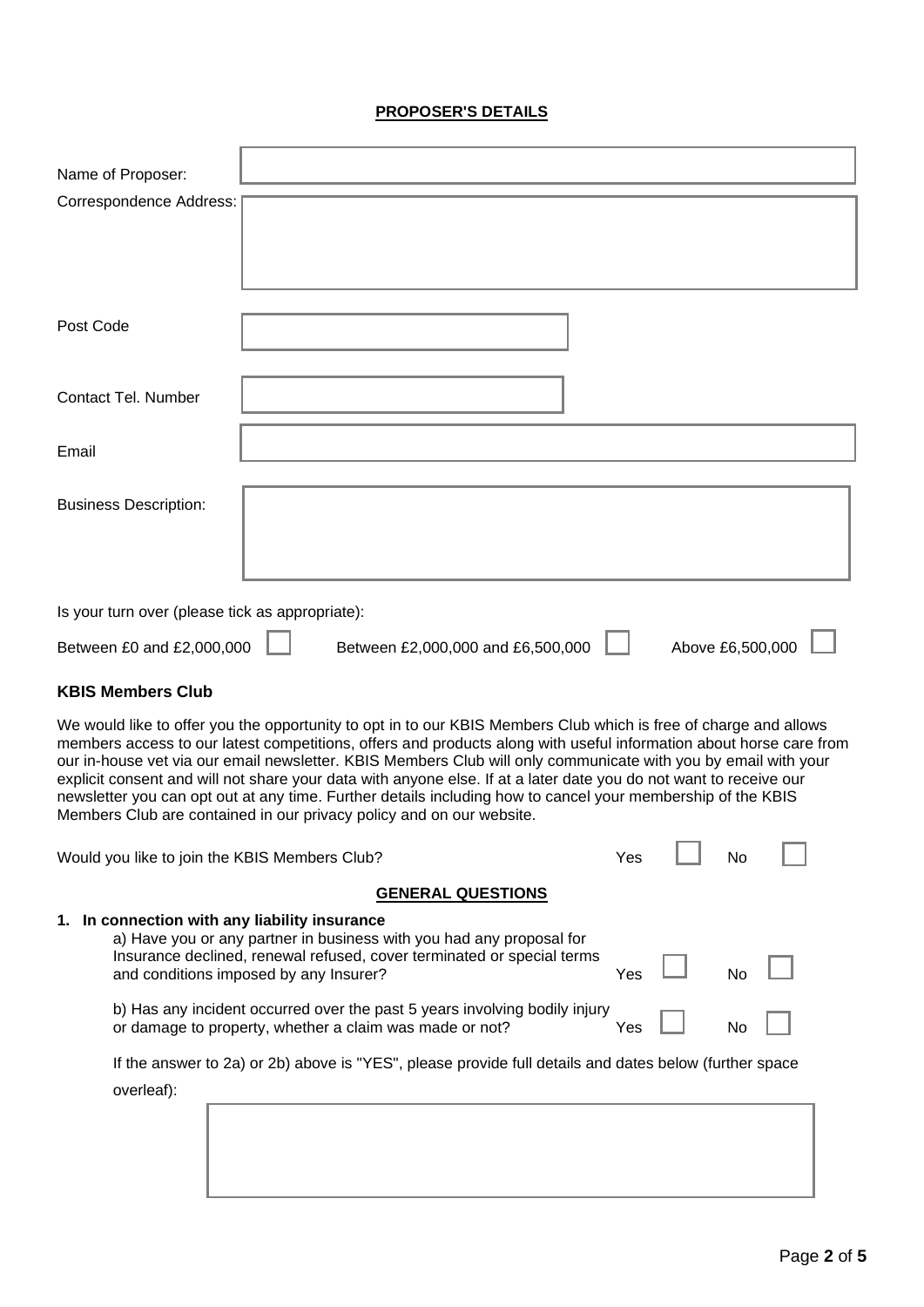|--|

| Which of the following activities do you carry out as part of your work?                                                                                                                                               |     |           |  |
|------------------------------------------------------------------------------------------------------------------------------------------------------------------------------------------------------------------------|-----|-----------|--|
| Coaching/Instructing<br>Riding<br>Competing<br>Grooming                                                                                                                                                                |     |           |  |
| Do you break and train horses on behalf of your clients?                                                                                                                                                               | Yes | <b>No</b> |  |
| If yes are they at livery with you                                                                                                                                                                                     | Yes | No        |  |
| Do you require a quote for your livery business?                                                                                                                                                                       | Yes | No        |  |
| How many horses/ponies do you own?                                                                                                                                                                                     |     |           |  |
| Do you offer clipping as part of your grooming services?                                                                                                                                                               | Yes | No        |  |
| If you coach/instruct, do you instruct on your own horses or those in your care?                                                                                                                                       | Yes | No        |  |
| Do you travel outside of Great Britain, Northern Ireland, Isle of Man<br>or the Channel Islands in connection with your work?<br>If yes please tell us where you travel and how often:                                 |     | No        |  |
|                                                                                                                                                                                                                        |     |           |  |
| Do you have an Accident Report Book and is it up-to-date?                                                                                                                                                              | Yes | No        |  |
| Do you have a Health & Safety statement?                                                                                                                                                                               |     | No        |  |
| Do you have written Risk Assessments?                                                                                                                                                                                  |     | No        |  |
| <b>PUBLIC LIABILITY</b>                                                                                                                                                                                                |     |           |  |
| Please tick the Limit of Indemnity required:                                                                                                                                                                           |     |           |  |
| £5,000,000<br>£1,000,000<br>£2,000,000                                                                                                                                                                                 |     |           |  |
| 1. Do you have any equestrian qualifications?                                                                                                                                                                          | Yes | No        |  |
| If yes please state what qualifications you have                                                                                                                                                                       |     |           |  |
|                                                                                                                                                                                                                        |     |           |  |
| If no please give full details of your equestrian experience                                                                                                                                                           |     |           |  |
|                                                                                                                                                                                                                        |     |           |  |
| 2. Do you hold a current First Aid Certificate?                                                                                                                                                                        | Yes | No        |  |
| <b>EMPLOYERS LIABILITY (Limit of Indemnity £10,000,000)</b>                                                                                                                                                            |     |           |  |
| Please indicate total number of employees on premises at any one time, including part-time workers, students, work<br>experience and those paid in kind, e.g. free board/lodgings, meals, horse riding in lieu thereof |     |           |  |
| 1. Total number of employees:                                                                                                                                                                                          |     |           |  |
| What activities do your employees carry out?                                                                                                                                                                           |     |           |  |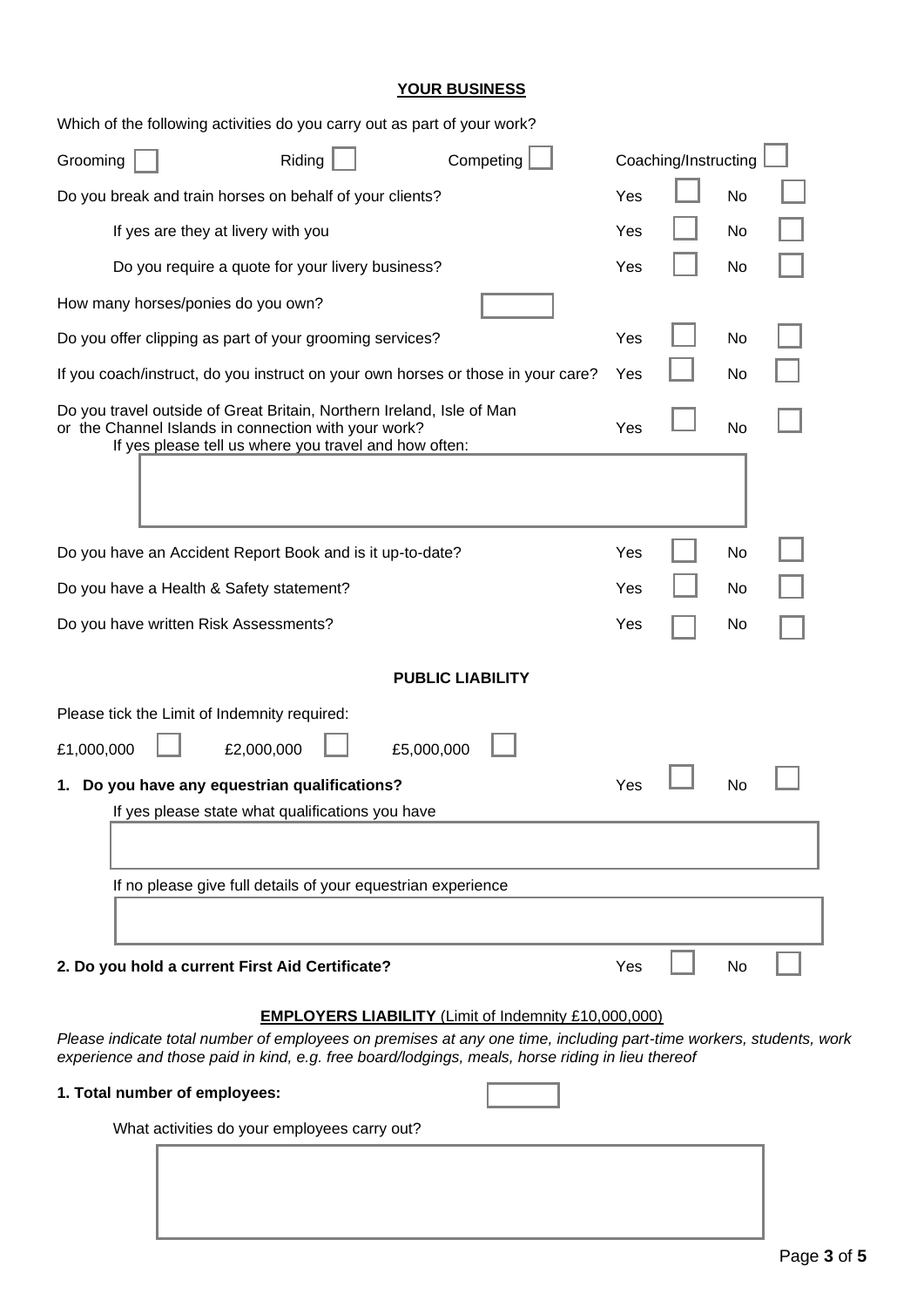| 2. Do you operate a staff training programme?  | Yes |                      | No |  |
|------------------------------------------------|-----|----------------------|----|--|
| 3. Do you have an Employer's Reference Number? |     | Yes $\Box$ No $\Box$ |    |  |
| If Yes, please supply this number              |     |                      |    |  |

If you are unsure, please contact KBIS for guidance on when you may or may not have an Employer's Reference Number.

### *PROPOSERS DECLARATION*

#### **ELTO Notice**

If You have purchased cover under Section A and this Policy provides employers' liability cover, then certain information relating to it including:

- the Policy number(s)

- employer's names and addresses (including subsidiaries and any relevant changes of name)

- coverage dates

- (if relevant) the employer's reference numbers provided by Her Majesty's Revenue and Customs

will be provided to the Employers' Liability Tracing Office (the "ELTO") and added to the Employers' Liability Database (the "ELD")

It is understood by You that the above named information provided to Us will be processed by Us, for the purpose of providing the ELD, in compliance with the provisions of the Employers' Liability Insurance Disclosure by Insurers Instrument 2010.

The ELD will be managed by the ELTO. The ELTO may provide such information to third parties to assist individuals with claims arising out of their course of employment in the United Kingdom for employers carrying on, or who carried on, business in the United Kingdom, to find the insurer that was providing employers' liability cover during their relevant period of employment and also to find the relevant employers' liability insurance policies.